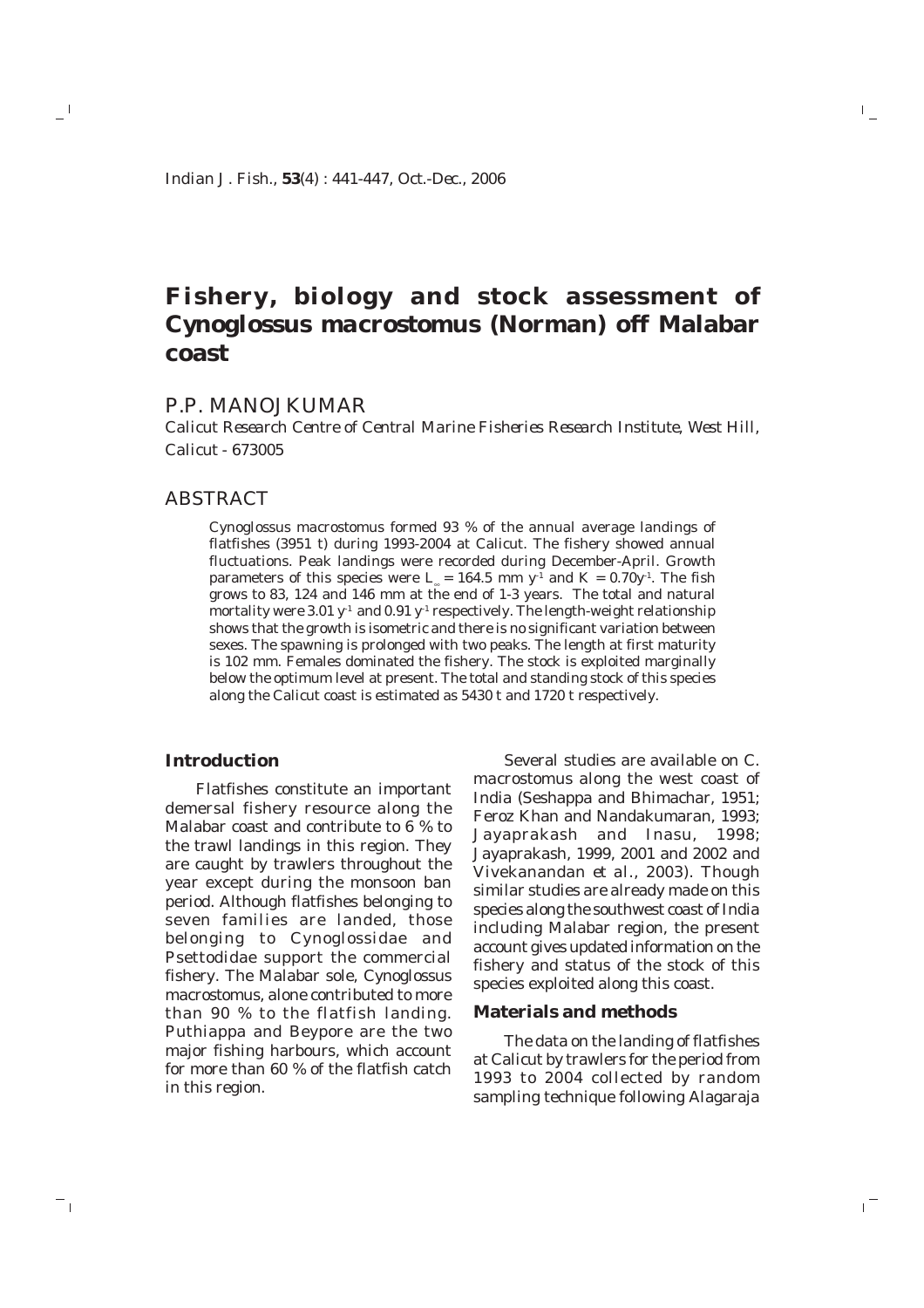#### *P.P. Manojkumar*

 $\overline{\phantom{a}}$ 

(1984) were used for this study. The data on length frequency distribution of 4413 specimens in the length range of 38-158 mm collected from trawl landings at Puthiappa and Beypore from 2002-03 to 2004-05 formed the material for the stock assessment studies. Length frequencies were raised to correspond to the weight of the catch assessed for the day and subsequently for the month following Sekharan (1962). The length-weight relationship was studied following Le Cren (1951). The maturity stages were determined on the basis of physical appearance of gonads and by observing under microscope, following the standards suggested by I.C.E.S (Lovern and Wood, 1937). The length at which 50% of the fish were mature (stage IV and above) was considered as the length at first maturity. The monthly male: female ratio was estimated and the values were tested for significance using chi-square values (Le Cren, 1951). The growth and mortality parameters, recruitment pattern and yield per recruitment were estimated using FiSAT (Gayanilo Jr, *et al*., 1996). For estimation of the natural mortality, the t<sub>o</sub> was considered as '0' (Sparre *et al*., 1989) and the surface seawater temperature was taken as (28<sup>0</sup> C). The exploitation rate 'U' was estimated by the formula U = F  $(1-e^{-z})/Z$ . The annual stock and standing stock were estimated by Y/U and Y/F respectively, where 'Y' is the annual average catch of this species.

#### **Results**

71

# *Fishery of Malabar sole*

The average annual landing of Malabar sole during the period was 3690t, forming 5.7 % of the trawl landings. The annual landing has shown a declining trend from 2985 t in 1993 to 1644 t in 1996. The production reached an all time high of 5918 t in 1999 forming

13.9 % of the trawl landing, thereafter the fishery showed a declining trend upto 2002. Towards the end of the study period the production has increased considerably. However, the average contribution of this resource to the total landings remained at around 6% during this period (Fig. 1).



Fig 1. Annual catch and catch rate of Malabar sole at Calicut

The CPUE ranged between 23 kg (1996) and 73 kg (1999) and the average for this period was 46 kg. The reduction in the effort (No. of units) may be the reason for decline in the landing. Although the landing has decreased, the catch rate did not show such a trend. The change in the fishing pattern of trawlers from single day to multi-day operation has extended the area of operation of these vessels to deeper waters. This has resulted in a reduction in the effort expended on this resource, causing a decrease in the landing. The catch was highest during December-April. *C. macrostomus* (93.4%) is the only species forming an independent and full fledged commercial fishery, though other species of flatfishes are landed in small quantities.

#### *Maturity and spawning*

Monthly variation in the percentage composition of different stages of maturity in *C. macrostomus* showed that fishes in all stages of maturity were

 $^{-}$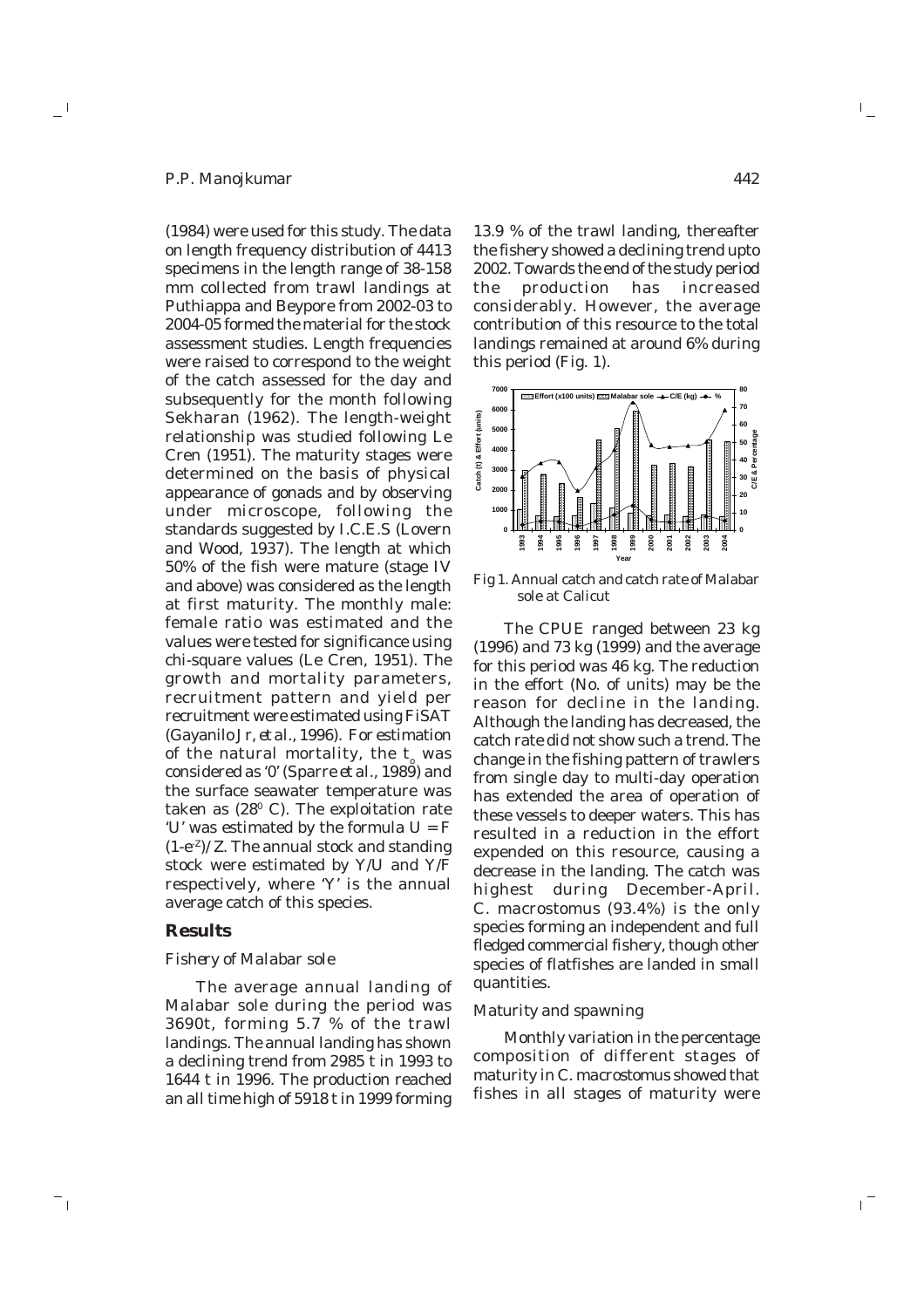present in the fishery during most of the months. Availability of gravid and spent fishes in the fishery during most of the months indicates that the spawning period of *C. macrostomus* is prolonged with two peaks in February-May and September- October. The average annual composition of different stages of maturity showed that immature fishes formed 45 % of the commercial catches (Table 1). Females dominated the catch during most of the months. The annual sex ratio between male and female was found to be 1:5.2. The chi-square values indicated that the difference is significant at 5 % level.

#### *Size at first maturity*

 $\overline{\phantom{a}}$ 

71

The pooled data for the years 2002- 03 and 2004-05 indicated that the females up to 70 mm were all immature and 50 % of individuals were mature at 102 mm. Therefore, it can be stated that the size at first maturity of females of *C. macrostomus* along the Malabar coast is 102 mm.

## *Length -weight relationship*

A total of 82 males in the range of 66-152 mm (2-22 g weight) and 106

females in the range of 62-158 mm (2-26 g weight) were used for determining the length-weight relationship of *C. macrostomus*. The relationship was estimated by the least square method and since the analysis of covariance showed no significant difference at 5% level between sexes, a common equation is given,

$$
W = 0.00005858L^{2.61} \quad (r=0.9853)
$$

## *Growth and mortality parameters*

For estimation of growth and mortality parameters, the raised length frequency data for the corresponding months were pooled for the years from 2002-03 to 2004-05. The restructured length frequency distribution and the growth curve obtained using the FiSAT programme is given in Fig. 2. The values of  $L_{\infty}$  and K were estimated as 164.5 mm and 0.70 y-1 at an Rn value of 0.281**.**

The VBGE for *C. macrostomus* is

$$
Lt = 164.5 (1-e^{-0.70 (t-t)})
$$

The fish attained 83, 124 and 146 mm at the end of  $1^{st}$ ,  $2^{nd}$  and  $3^{rd}$  year respectively. Nearly 65 % of the fishes were in the range of 80-120 mm

TABLE 1: *Percentage occurrence of maturity stages in* C. macrostomus *(females) during 2002 to 2004*

| Month      | No. of<br>speciemns<br>examined | Average  |                 |        |      |              |
|------------|---------------------------------|----------|-----------------|--------|------|--------------|
|            |                                 | Immature | <b>Maturing</b> | Mature | Ripe | <b>Spent</b> |
| Jan        | 107                             | 49.5     | 28.0            | 15.0   | 3.7  | 3.7          |
| Feb        | 128                             | 37.7     | 11.7            | 5.2    | 29.9 | 15.6         |
| Mar        | 155                             | 43.9     | 16.8            | 3.2    | 4.5  | 31.6         |
| Apr        | 70                              | 52.9     | 11.4            | 1.4    | 18.6 | 15.7         |
| May        | 128                             | 35.9     | 32.0            | 12.5   | 0.0  | 19.5         |
| Jun        | 99                              | 63.6     | 27.3            | 4.0    | 0.0  | 5.1          |
| Jul        | $\bf{0}$                        | 0.0      | 0.0             | 0.0    | 0.0  | 0.0          |
| Aug        | 38                              | 52.1     | 26.1            | 12.2   | 9.5  | 0.0          |
| Sep        | 162                             | 25.9     | 9.3             | 17.3   | 20.4 | 27.2         |
| Oct        | 132                             | 45.5     | 10.6            | 10.6   | 15.9 | 17.4         |
| <b>Nov</b> | 124                             | 43.5     | 25.0            | 12.1   | 9.7  | 9.7          |
| Dec        | 148                             | 63.5     | 10.1            | 20.9   | 2.7  | 2.7          |
| Total      | 1291                            | 45.4     | 18.0            | 10.1   | 9.7  | 16.7         |

 $\mathbb{I}_+$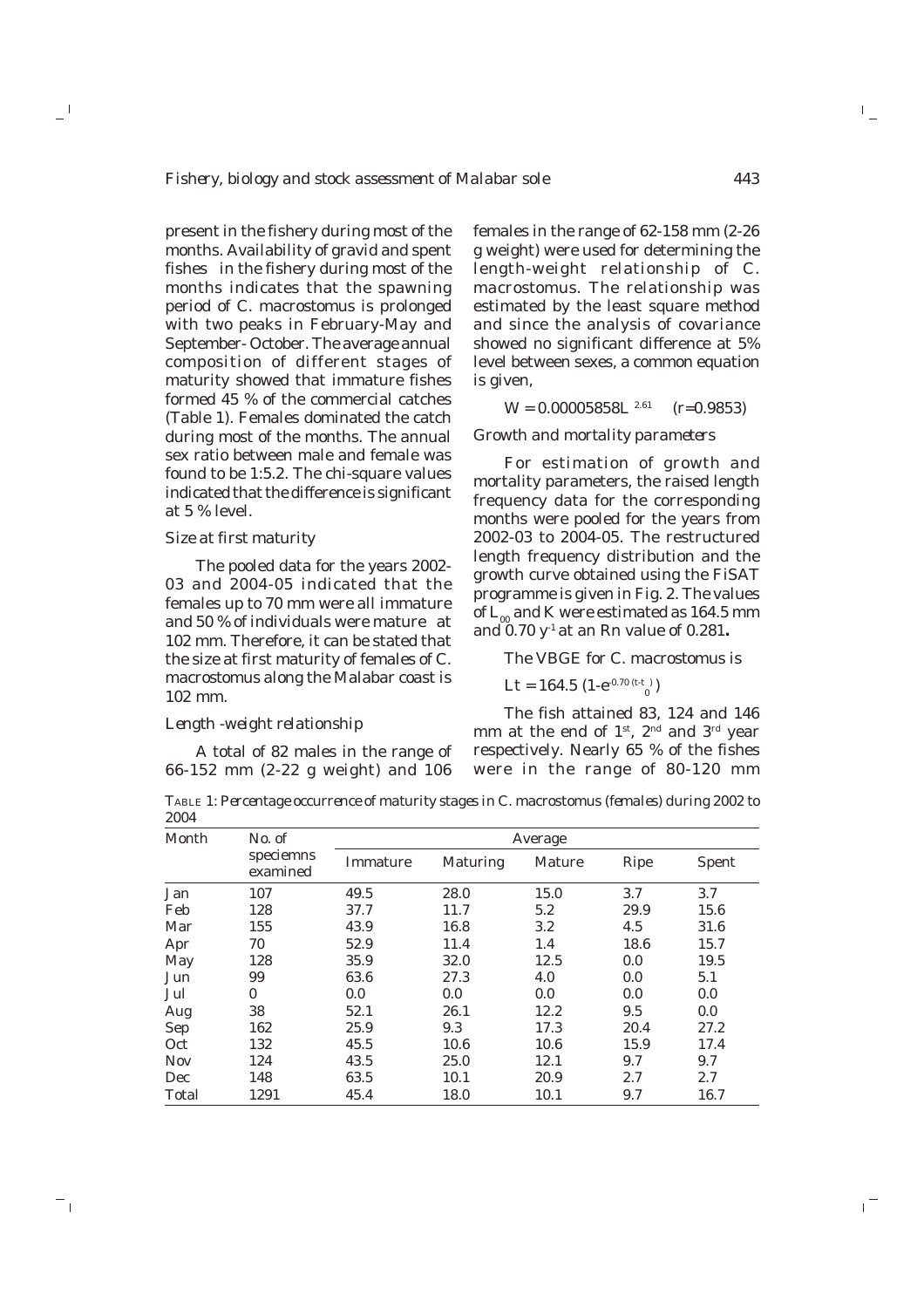$^{-}$ 



Fig 2. Plot of FiSAT analysis of *C. macrostomus* (Pooled data) off Malabar coast

indicating that major share of the landings of this species is juveniles of '0' and '1' year class from the present area of fishing.

The estimated Z using the growth parameters was  $3.01 y^1(r = 0.96)$  and the instantaneous natural mortality (M) was 0.86  $y<sup>-1</sup>$  (Fig. 3). The estimate of natural mortality obtained by Pauly's method (Pauly, 1980) was subtracted from the total mortality obtained from the catch curve and fishing mortality thus obtained was 2.15 y<sup>-1</sup>.



Fig. 3. Catch curve analysis estimating total mortality (Z) of *C. macrostomus*

#### *Recruitment pattern*

The recruitment pattern of *C. macrostomus* showed a distinct peak with maximum recruitment during April-August. Highest recruitment was in June  $(18.6\%)$  and lowest in January  $(0.5\%).$ The recruitment during April-August I he recruitment during April-August Fig. 4. Relative yield per recruitment of *C.*<br>alone was 74.5 %.<br>macrostomus off Malabar coast

# *Length at first capture (Lc) and length at recruitment (Lr)*

The length at first recruitment was taken as the smallest length in the length frequency distribution and the length at first capture was obtained by probability of capture analysis. The length at first capture (Lc) and length at recruitment (Lr) of *C. macrostomus* were taken as 38 mm and 95.6 mm respectively.

## *Yield per recruitment*

Beverton and Holt yield recruitment model is diagrammatically presented in Fig. 4. The relative yield per recruit (Y/ R) is maximum for an exploitation ratio (E) of 0.79. The current exploitation ratio (E) 0.71 is less than the optimum exploitation ratio indicating that the present level of exploitation is below the MSY level.



*macrostomus* off Malabar coast

 $\mathbb{I}_+$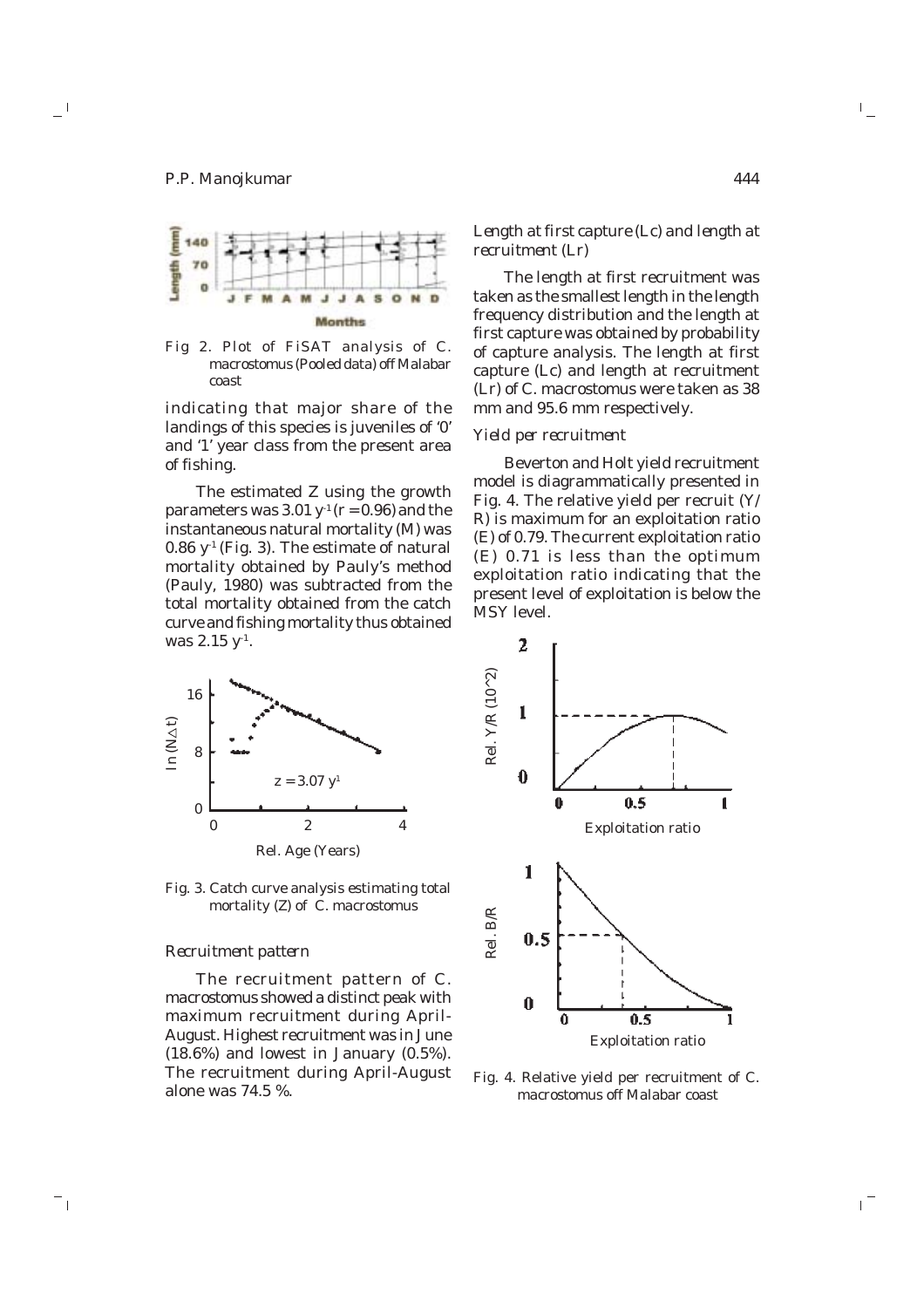# *Stock estimates*

 $\overline{\phantom{a}}$ 

71

The average annual yield of *C. macrostomus* along the Calicut coast was 3690 t at an exploitation rate (U) of 0.68. The average total and standing stocks were estimated as 5427 t and 1716 t respectively.

# **Discussion**

The flatfishes, though occur along both the costs of India, constitute a fishery of considerable importance along the Malabar coast. Like any other tropical fishery resource, the Malabar sole also exhibited seasonal and annual fluctuation in the landings. Jayaprakash (2002) while studying the fluctuation in abundance of Malabar sole in the Malabar Upwelling Ecosystem observed a clear decadal trend comparable to such trends existing in rainfall, sea level and solar periodicity. Introduction of multiday trawling along the Malabar coast resulted in decline of the catches of flatfishes during the late 90's and beginning of this century. However, towards the end of this period the fishery has shown some improvement due to the increase in the single day operation by the trawlers in shallow waters.

The fishery is exclusively supported by shoaling species *C. macrostomus*. There is a distinct demarcation in the area of abundance of different species of flatfishes. The Malabar sole dominates the south Karnataka-north Kerala coast but its intensity is reduced in the central part off Kerala; and ceased to be a fishery off the southern part of the state (Vivekanandan *et al*., 2003). The major portion of the catch of this species is obtained within a short period immediately after the commencement of the fishing season.

Seshappa and Bhimachar (1951) observed that the spawning season of

Malabar sole starts by September– October and ceases by June. Only one batch of eggs was present in the ovary. Jayaprakash (1999) reported two spawning seasons with spawning taking place once a year, during a definite short period. As revealed in the present study spawning in this species is prolonged with peaks during February-May and September- October when more gravid and spent fishes were present in the fishery.

Jayaprakash (1999) while studying the sex ratio of Malabar sole observed that males dominated the catches during most of the period. In the present observation females dominated the catches during most of the months. Possible reason for this might be differential migration of males and females from inshore to deeper waters and vice versa, for spawning and feeding respectively (Seshappa and Bhimachar, 1951). In the present investigation the size at first maturity of Malabar sole was found to be 102 mm. This is close to the observation made by Jayaprakash (1999). In this study the length weight relationship between males and females showed that the relationship is not significantly different as reported by Feroz Khan and Nandakumaran (1993), Victor (1978) and Jayaprakash (2001).

Seshappa and Bhimachar (1951) using the growth checks on scales and by length frequency methods indicated that *C. macrostomus* attained a length of 100-129 mm, 140-149 mm and 170-180 mm in the first, second and third years respectively. Studies made by Feroz Khan and Nandakumaran (1993) indicated that this species attained 106 mm in the first year and 131 mm in the second year. Jayaprakash and Inasu (1998) using the same method reported that Malabar sole grows fast in early  $\mathbb{F}_+$ 

 $\mathbf{r}^{\pm}$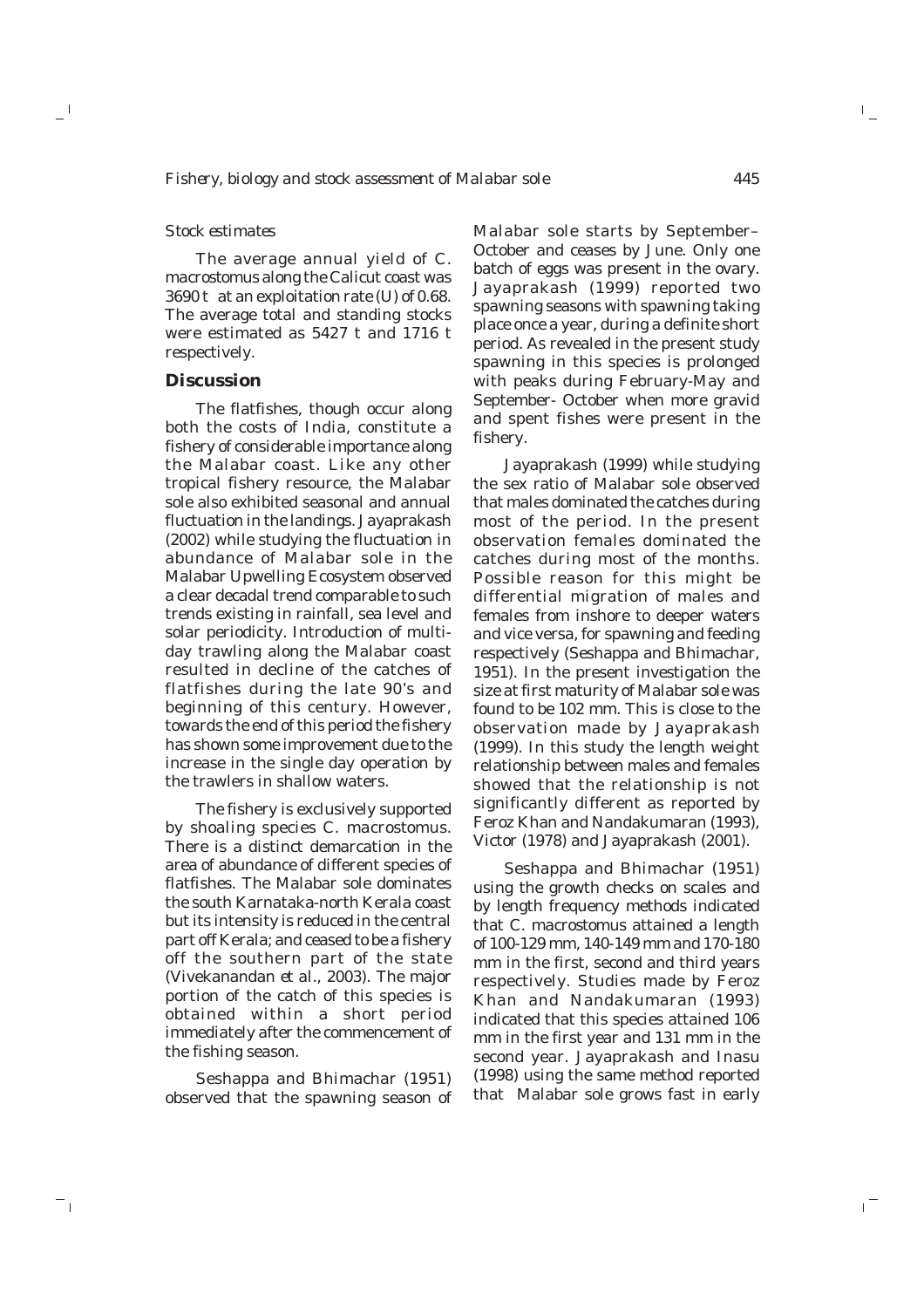## *P.P. Manojkumar*

 $\mathbf{u}^{\top}$ 

part of its life, the fish attaining 114 mm at the end of the first year and 136.5 mm at the end of the second year of its life. The present study showed that the growth was fast in the first two years of life. The fish attained 83 mm at the end of first year showing an average monthly growth of 6.91 mm. The fish attained 124 mm at the end of the second year with a monthly growth of 3.42 mm. At the end of the third year the fish attained 146 mm. The bulk of the annual landings recorded consisted of 0-1 year class with a length range of 80-120 mm. Thus, the products of previous year reached the marketable size and formed the commercial catch during September-April.

The value of 'M' to the extent of 0.86 y -1 gives an indication of moderate natural mortality for *C. macrostomus*. The fishing mortality  $F=2.15$  y<sup>-1</sup> is an indication of intensive fishing of this species which is also revealed by a high exploitation ratio of 0.71. Although the current exploitation ratio from the present area of fishing is below the optimum rate, it is close to MSY level. Thus for the benefit of the stock it is better if the efforts are confined at the present level only.

# **Acknowledgements**

I thank to Prof. (Dr.) Mohan Joseph Modayil, Director, CMFRI and Dr. E. Vivekanandan.

#### **References**

 $^{-}$  r

- Alagaraja, A.K. 1984. Simple methods for estimation of parameters for assessing exploited fish stocks. *Indian J. Fish*., **31** (2) : 177-195.
- Feroz Khan, M. and K. Nandakumaran 1993. Population dynamics of Malabar sole *Cynoglossus macrostomus* Norman along Calicut coast. *Indian J. Fish*., **40** (4) : 225-230.
- Gayanilo, F. C. Jr., P. Sparre and D. Pauly 1996. The FAO- ICLARM stock assessment Tools (FiSAT) User's Guide*. FAO computerised information series* (Fisheries)*.* No.**8**. Rome, FAO, 126pp.
- Jayaprakash, A.A. 1999. On the breeding biology of Malabar sole *Cynoglossus macrostomus* Normal off Kerala. *J. mar. biol. Ass. India,* **44** (1 & 2) : 85-95.
- Jayaprakash, A.A. 2001. Length weight relationship and relative condition in *Cynoglossus macrostomus* Norman and *C. arel* (Schneider). *J. mar. biol. Ass. India*., **43** (1 & 2) : 148-154.
- Jayaprakash, A.A. 2002. Long term trends in rainfall, sea level and solar periodicity : a case study for forecast of Malabar sole and oil sardine fishery. *J. mar. biol. Ass. India*., **44** (1 & 2) : 163-175.
- Jayaprakash, A.A. and N. D. Inasu 1998. Age and growth of Malabar sole *Cynoglossus macrostomus* Norman off Kerala coast. *J. mar. biol. Ass. India*., **40** (1 & 2) : 125- 132.
- Le Cren, E. D. 1951. Length-weight relationship and seasonal cycle in gonad weight and condition of the perch (*Perca fluviatilis). J. Anim. Ecol*., **20**: 201-219.
- Lovern, J.A and H. Wood 1937. Variations in the chemical composition of herring. *J. mar. biol. Ass*., U. K., **22** : 281-293.
- Pauly, D. 1980. On the relationships between natural mortality, growth parameters and mean environmental temperature in 175 fish stocks. *J. Cons. CIEM*., **39** (3): 175-192.
- Seshappa, G. and B.S. Bhimachar 1951. Age determination studies in fishes by means of scale with special reference to the Malabar sole. *Curr. Sci*., **28**:260-262.
- Sekharan, K.V. 1962. On the oil sardine fishery of Calicut area during the years 1955-56 to 1958-59. *Indian J. Fish*., **9** A (2) : 679-700.
- Sparre, P, E. Ursin and S.C. Venema 1989. Introduction to tropical fish stock assessment. *FAO Fisheries Technical*

 $\mathbb{L}_+$